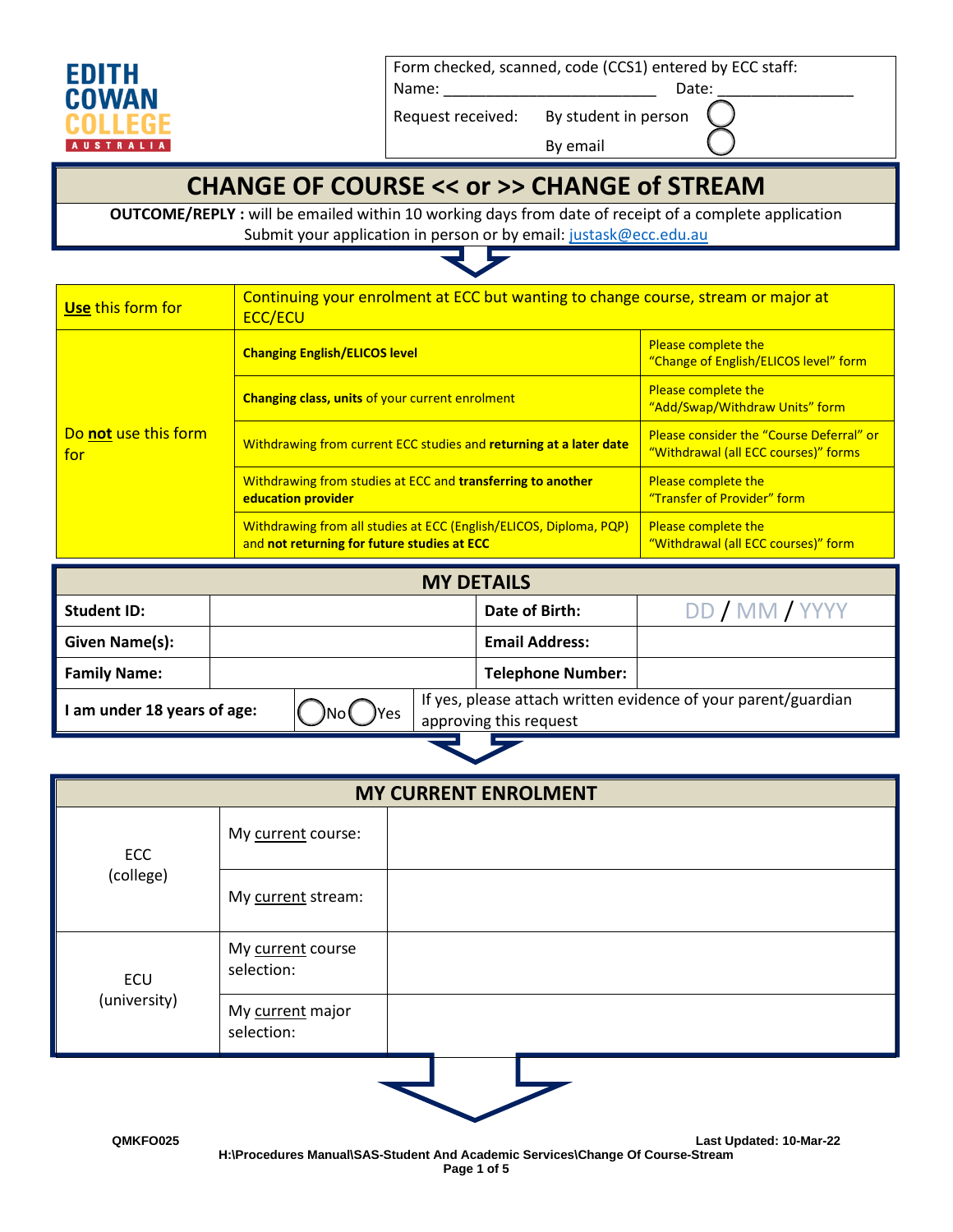|                                                   | <b>MY NEW STUDIES</b>                                 |                                                                 |                                          |  |
|---------------------------------------------------|-------------------------------------------------------|-----------------------------------------------------------------|------------------------------------------|--|
| <b>MY REQUEST</b>                                 | NEW course/stream I<br>want to change into at<br>ECC: | Date from when I want<br>to study the new ECC<br>course/stream: | New ECU course/major<br>I want to study: |  |
| Change of ECC<br>(college) course                 |                                                       |                                                                 |                                          |  |
| Change of ECC<br>(college) stream                 |                                                       |                                                                 |                                          |  |
| Change of ECU<br>major ONLY                       | <b>NO CHANGE</b>                                      | <b>NO CHANGE</b>                                                |                                          |  |
| Change of ECU<br>course ONLY<br>(bachelor/master) | <b>NO CHANGE</b>                                      | <b>NO CHANGE</b>                                                |                                          |  |

| <b>MY EVIDENCE AND ATTACHMENTS</b>                                                |                                                                                                                                                                                   |  |  |  |
|-----------------------------------------------------------------------------------|-----------------------------------------------------------------------------------------------------------------------------------------------------------------------------------|--|--|--|
| I must meet at least one of these conditions for my application to be considered. |                                                                                                                                                                                   |  |  |  |
|                                                                                   | am a current student and attached is the approval from the Academic Program Coordinator (APC) of the NEW<br>course/stream I wish to change into.                                  |  |  |  |
|                                                                                   | I am a current student and I am sponsored by a government or government department/agency and attached is<br>the approval from ECC's Manager Scholarship Relations and Marketing. |  |  |  |
|                                                                                   | I am a NEW student and I attached supporting documentation to my request (personal statement and/or other<br>documents).                                                          |  |  |  |

### **SPECIAL CONDITIONS (only tick if they apply)**

*If I am requesting to change into NURSING studies, I must meet below condition:*

 $\Box$  I attach evidence that I meet the English entry requirements for Nursing studies at ECC.

*If I am requesting to change into ENGINEERING studies, I must meet below condition:*

 $\Box$  I attach a certified copy of my Year 12 results (or equivalent) in Advanced Mathematics (Calculus) and Physics.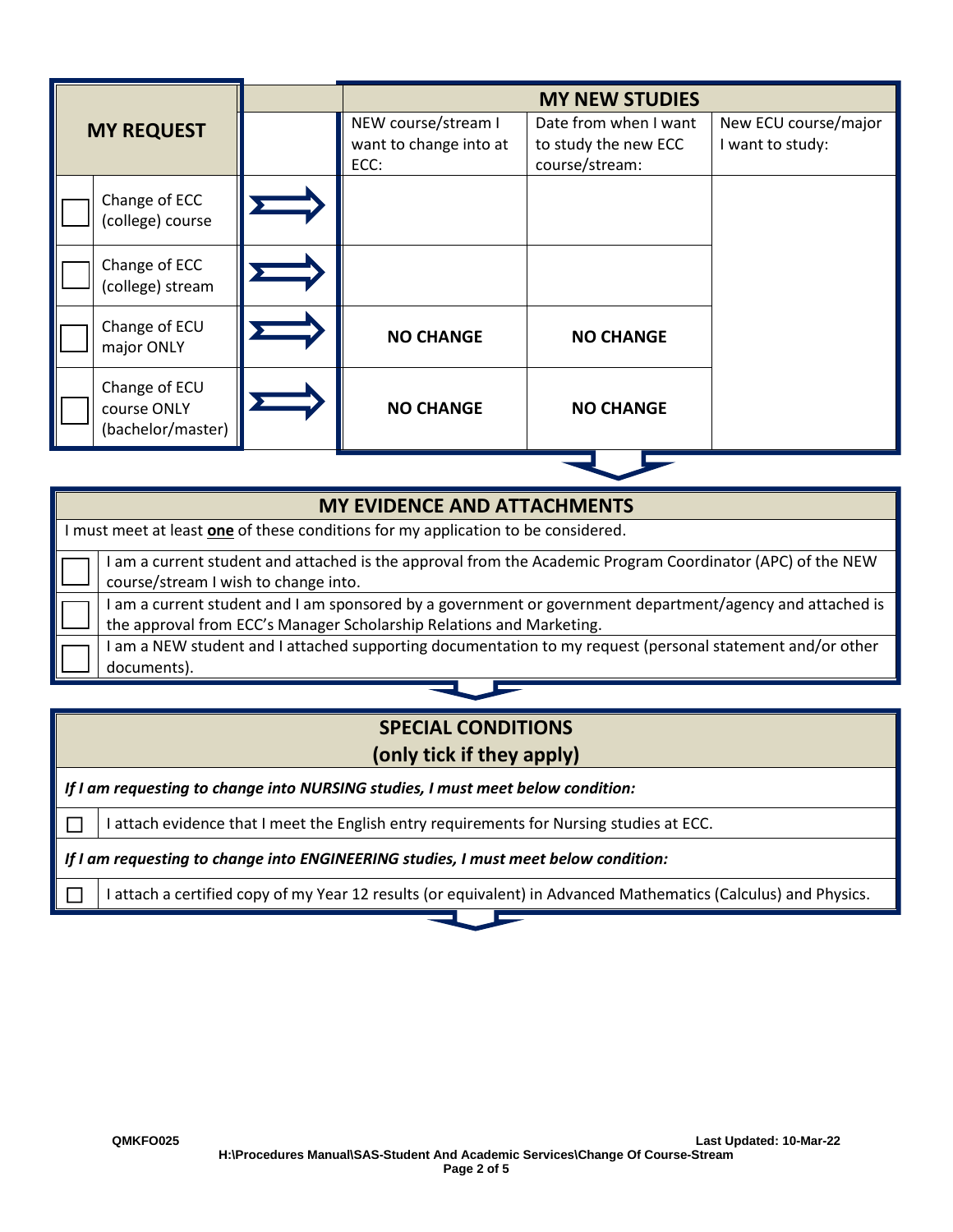| MY RESPONSIBILITIES (applies to international students only)                                                                                                                                                                                                                                                                           |  |  |  |  |
|----------------------------------------------------------------------------------------------------------------------------------------------------------------------------------------------------------------------------------------------------------------------------------------------------------------------------------------|--|--|--|--|
| By ticking these boxes I declare that I understand my responsibilities.                                                                                                                                                                                                                                                                |  |  |  |  |
| must continue to attend class until I have been notified of the outcome of this application and continue to<br>meet my visa obligations and conditions. I have read this link referring to visa conditions and understand how it<br>applies to my visa: www.homeaffairs.gov.au/trav/stud/more/visa-conditions/visa-conditions-students |  |  |  |  |
| This application is subject to Genuine Temporary Entrant assessment, as the original visa was issued by the<br>Department of Home Affairs based on the original course of study.                                                                                                                                                       |  |  |  |  |
| It is my responsibility to update the Department of Home Affairs (www.homeaffairs.gov.au) and check how long<br>I can stay in Australia from my last day of study.                                                                                                                                                                     |  |  |  |  |



| MY RESPONSIBILITIES (applies to international and local students)                                                                                                                                                                                                           |  |  |  |  |
|-----------------------------------------------------------------------------------------------------------------------------------------------------------------------------------------------------------------------------------------------------------------------------|--|--|--|--|
| By ticking these boxes I declare that I understand my responsibilities.                                                                                                                                                                                                     |  |  |  |  |
| I understand the deadline for my request for a change of course/stream to be assessed and take effect for my<br>current enrolment is Friday of Week 1 and should this deadline have passed, my request will only be approved<br>and take effect from the next study period. |  |  |  |  |
| If currently enrolled, I must meet my study (and if applicable student visa) obligations, continue to attend<br>classes in my current course, and wait for an email giving me instructions on the outcome of this application.                                              |  |  |  |  |
| I understand that some or all of the units I have passed up to this time, may NOT grant me an exemption<br>(advanced standing) in my new course.                                                                                                                            |  |  |  |  |
| I understand that by changing course, I carry my current Academic Standing conditions into the next course (i.e.<br>Risk Academic, Risk Exclusion or Exclusion) and this may affect the outcome of this application.                                                        |  |  |  |  |
| Changing Course/Stream can affect my next course start date and I have discussed this with an ECC<br>representative.                                                                                                                                                        |  |  |  |  |
| I understand that scholarships and bursaries I had been provided with previously may no longer apply, as a<br>consequence of my change of course (new offer) and only the scholarships valid at the time of this application<br>might be granted.                           |  |  |  |  |
| A difference in course cost may apply, and I will pay the difference if there are insufficient funds in my account.                                                                                                                                                         |  |  |  |  |
| I will need to pay the required amount as stated on revised Offer Letter, to be able to re-enrol in my studies at<br>ECC.                                                                                                                                                   |  |  |  |  |
| Any refund entitlement on the current enrolment is based on the date of submission of the form and the<br>evidence provided.                                                                                                                                                |  |  |  |  |
| (tick if currently enrolled and change of course comes into effect this current study period): I understand my<br>current enrolment will NOT appear on my academic records.                                                                                                 |  |  |  |  |
| I have read the following policies (www.edithcowancollege.edu.au/policies):<br><b>Enrolment Policy</b><br>$\bullet$<br><b>Refunds Policy</b><br>FEE-HELP Review Procedure (students on FEE-HELP only)<br>$\bullet$                                                          |  |  |  |  |
| <b>Tuition Fees and Charges Policy</b><br>$\bullet$<br><b>Statement of Tuition Assurance</b>                                                                                                                                                                                |  |  |  |  |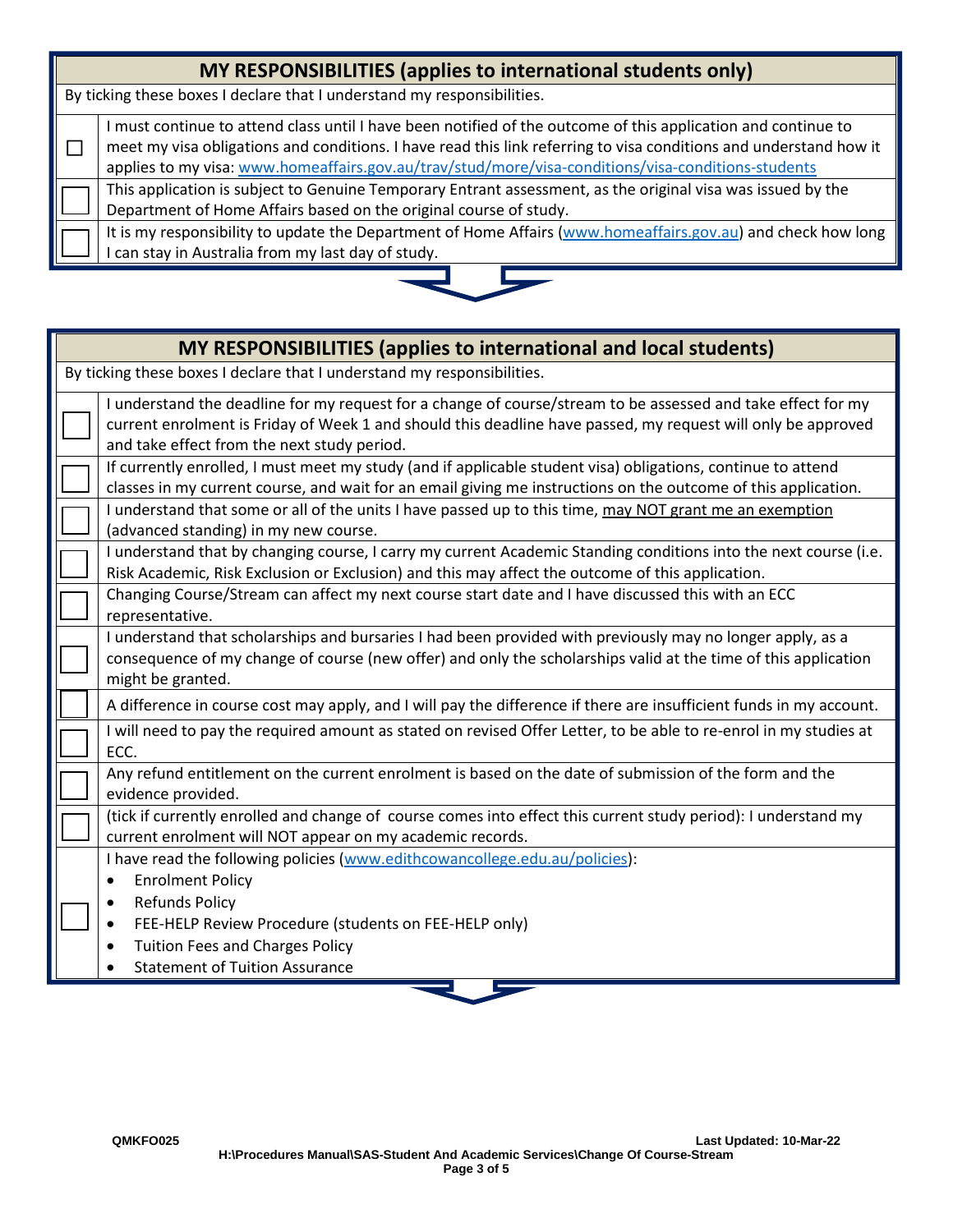#### **MY RIGHTS**

If my request is successful, I can request an official record of my studies in my previous course, on original ECC paper.

I'm entitled to a reply/outcome within 10 working days from the date of submitting a complete application.

If my application is unsuccessful, the avenue of pursuing a Student Appeal is available to me, as per ECC's *Student Appeals Policy* and *Student Appeals Procedure* (https://www.edithcowancollege.edu.au/policies).

# **Further Information is available at:**

- Department of Home Affairs Assessment Factors and Simplified Streamlined Visa Processing Framework (SSVF) [www.homeaffairs.gov.au](http://www.homeaffairs.gov.au/)
- Overseas Students Ombudsman publications: www.ombudsman.gov.au/about/overseas-students/osopublications#for\_students
- ECC Policies <http://www.edithcowancollege.edu.au/policies>

## **ECC contact details:**

- ECC Student and Academic Services email: [justask@ecc.edu.au](mailto:justask@ecc.edu.au)
- ECC Student and Academic Services phone: +61 8 6279 1100

| I further declare that all the information I have given in this<br>form and all supporting documents I have provided are true<br>and correct. | Signature: | (No signature required if you send this<br>application using your ECC student Gmail<br>account) |  |
|-----------------------------------------------------------------------------------------------------------------------------------------------|------------|-------------------------------------------------------------------------------------------------|--|
|                                                                                                                                               | Date:      | DD / MM / YYYY                                                                                  |  |